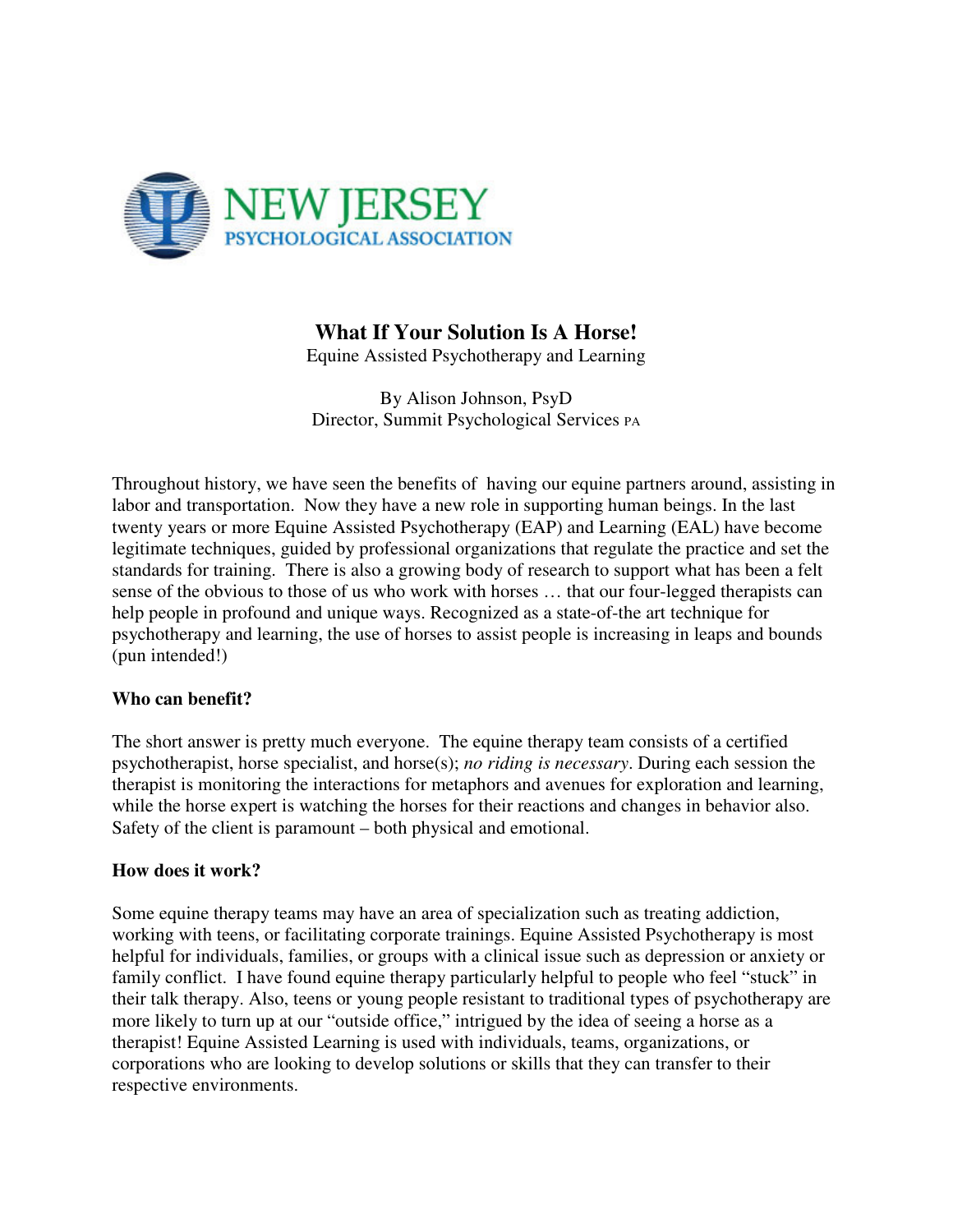Horses are "prey" animals, and as such are mostly concerned with getting their basic needs met; their behavior is driven by their instinct to survive. They have their own motives, feelings, preferences, and past learned experiences. They also prefer to live with a herd and are social. They have leaders and followers; they make friends with one another, sometimes for years. They can be playful, curious, willing to go along, or down right "stand-offish." Unlike a "prop," this living being actually interacts with you!

EAP and EAL are *experiential* in nature. People may be more familiar with types of experiential therapies such as role-playing, psychodrama, guided imagery, the use of "props," and other such active experiences. Experiential therapists operate on a few basic assumptions:

- <sup>⋅</sup> Humans have an intrinsic ability to find their own solutions to their problems and have an innate capacity for growth and healing.
- <sup>⋅</sup> Learning and changing behaviors is optimal when a person is *engaged in problem solving and reflection while doing*.
- <sup>⋅</sup> The role of the therapist team is to provide an optimal environment to facilitate this process.

All of the therapy involves interacting with the horses (but no riding). We can often learn more about the client in the first few minutes of the session than in several weeks of talk therapy. Clients arrive with their needs for solutions to real life issues. Instead of talking about the problem the client is directed out into the horse arena or field with a few verbal prompts from the human team members (therapist and horse specialist). A typical first session might involve inviting a client to introduce themselves to the horses and come back to us with one of the horses identified as "their favorite." We gather information about how they go about the task: do they run up to the horses or walk slowly and timidly; how do they respond to a novel situation or vague directions; do they ask for help or go it alone; why did they chose the horse they identified as a favorite; how do the horses "feel" who didn't get picked; how does the horse who was chosen "feel." Within a very short time period, a story or metaphor evolves where the client "projects," so to speak, their inner life onto the horses. The horses come alive with information that probably has more to do with the client than the horses. Working with the clients' insights and reflections we can take the metaphor further: asking them who the horse reminds them of in their life; looking at the interaction between them and the horse to understand the relationship between the client and, say, a family member. During the session, the client is asked frequently to observe the animals and to reflect upon the meaning of the horses' behaviors. We can also look at how a horse is reacting to the clients' advances to understand more about the client. The interaction(s) has so many avenues to explore and topics to focus on. And, often feedback from a horse (the horse behavioral response) is received more openly than from a human!

This alternate tool can serve as a breakout or adjunctive therapy, or used entirely on its own.

## **How can you find out more about EAP and EAL?**